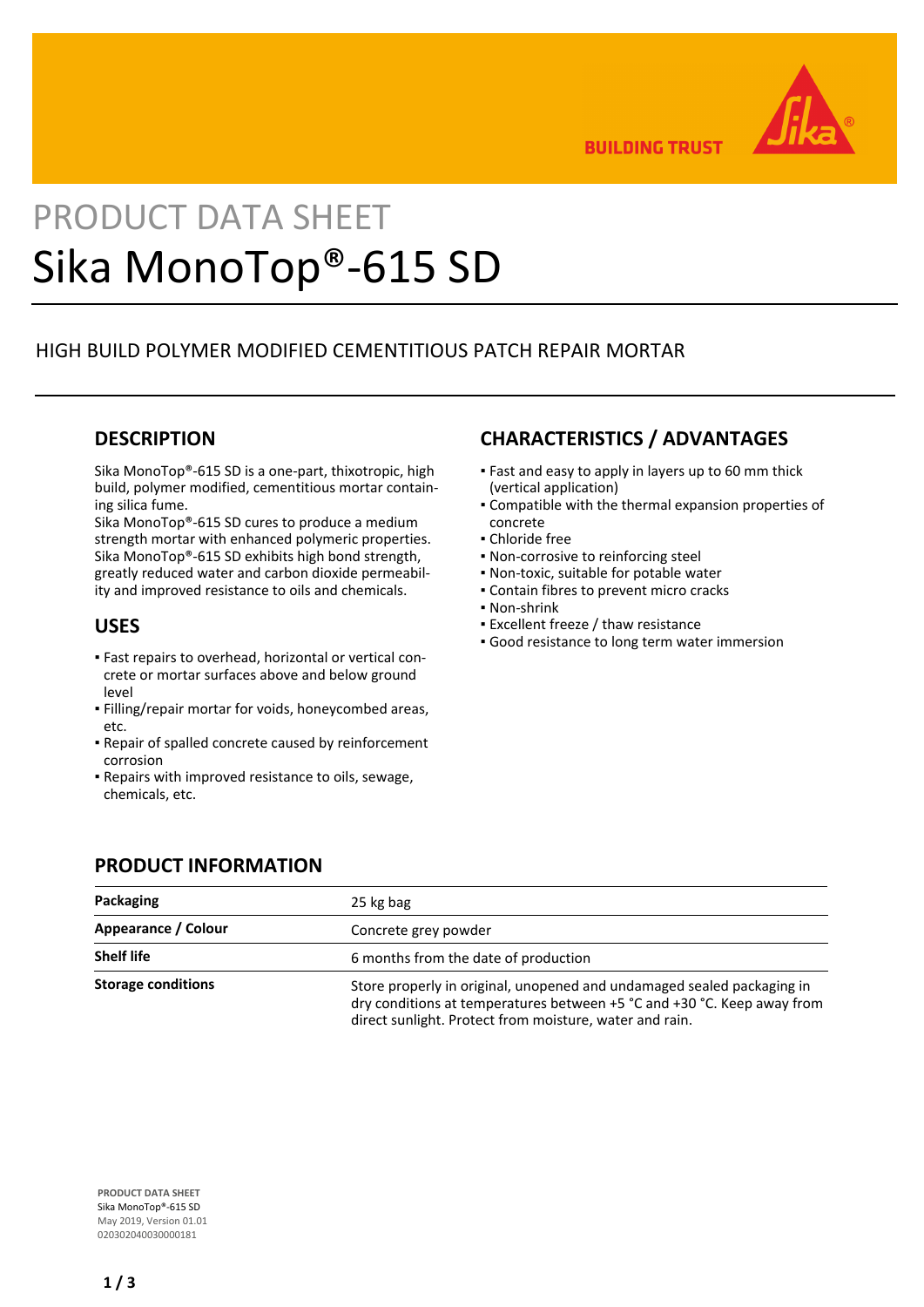| <b>TECHNICAL INFORMATION</b>                |                                                                                                                                                                                                                                                  |                                                     |             |
|---------------------------------------------|--------------------------------------------------------------------------------------------------------------------------------------------------------------------------------------------------------------------------------------------------|-----------------------------------------------------|-------------|
| <b>Compressive Strength</b>                 | 1 day<br>28 days                                                                                                                                                                                                                                 | $> 6$ N/mm <sup>2</sup><br>$> 25$ N/mm <sup>2</sup> | (ASTM C109) |
| <b>Modulus of Elasticity in Compression</b> | < 20000 N/mm <sup>2</sup>                                                                                                                                                                                                                        |                                                     |             |
| <b>Tensile Strength in Flexure</b>          | 1 day<br>28 days                                                                                                                                                                                                                                 | $> 3$ N/mm <sup>2</sup><br>$> 6$ N/mm <sup>2</sup>  |             |
| <b>Tensile Adhesion Strength</b>            | > 1.5 N/mm <sup>2</sup> on concrete (with bonding bridge)                                                                                                                                                                                        |                                                     |             |
| <b>SYSTEMS</b>                              |                                                                                                                                                                                                                                                  |                                                     |             |
| <b>System Structure</b>                     | Sika MonoTop® System comprises:<br>• Sika MonoTop®-610 MY bonding bridge and reinforcement protection<br>• Sika MonoTop®-615 SD or Sika MonoTop® R or Sika MonoTop® R-40 re-<br>pair mortar<br>• Sika MonoTop®-620 MY pore sealer / fairing coat |                                                     |             |
| <b>APPLICATION INFORMATION</b>              |                                                                                                                                                                                                                                                  |                                                     |             |
| <b>Mixing Ratio</b>                         | 3.7-3.9 L of clean water per 25 kg bag to suit desired consistency                                                                                                                                                                               |                                                     |             |
| <b>Fresh Mortar Density</b>                 | $^{\sim}$ 1.5 kg/l                                                                                                                                                                                                                               |                                                     |             |
| Yield                                       | $\sim$ 52 x 25 kg bag per m <sup>3</sup><br>■ 1 bag yields ~19 litres of mortar                                                                                                                                                                  |                                                     |             |
| <b>Layer Thickness</b>                      | For vertical application, min. 5 mm / max. 60 mm                                                                                                                                                                                                 |                                                     |             |
| <b>Ambient Air Temperature</b>              | +5 °C min. / +40 °C max.                                                                                                                                                                                                                         |                                                     |             |
| <b>Substrate Temperature</b>                | +5 °C min. $/$ +40 °C max.                                                                                                                                                                                                                       |                                                     |             |

## **APPLICATION INSTRUCTIONS**

**Pot Life** 30 minutes at +20 °C

#### **SUBSTRATE QUALITY / PRE-TREATMENT**

#### **Concrete**

Surfaces must be sound, clean, free from oils, grease, standing water and any loose or friable adhering particles and any other surface contaminants. The concrete pull-off strength must be > 1.0 N/mm². Proper surface preparation is essential to achieve a high adhesion to the substrate. For large areas, grit or grit-water blasting, scarifying or scabbling is recommended. For small areas and for 'spot' repairs, needle gunning or scabbling is effective. The prepared substrate should be thoroughly soaked with clean water until uniformly saturated but with no standing water. This condition is referred to as saturated surface dry (SSD) and care should be taken to remove any cement slurry or dust produced during surface preparation. The use of a "fan" shaped water jet is ideal. Prior to application of Sika MonoTop®-615 SD, Sika MonoTop®-610 MY should be applied as a bonding bridge. Always work "wet-on-wet" onto the bonding bridge (refer to Sika MonoTop®-610 MY Product Data Sheet).

#### **Steel Reinforcement**

Surfaces must be clean from rust and scales, oil, grease and other loosely adhering particles. Steel reinforcement should have all traces of rust removed and be primed with 2 coats of Sika MonoTop®-610 MY. Surfaces must be prepared using approved abrasive blast cleaning techniques (refer to Sika MonoTop®-610 MY Product Data Sheet).

#### **MIXING**

Sika MonoTop®-615 SD should be mechanically mixed in a clean drum using a drill and paddle. A normal tilting drum concrete mixer is not suitable. Place clean water into a clean drum and add Sika MonoTop®-615 SD slowly while mixing. A minimum mixing time of 3 minutes is recommended to thoroughly blend the components with a maximum speed of 500 rpm to minimise air entrainment.

#### **APPLICATION**

Work the mixed mortar (wet-on-wet) well into the substrate using a placing rather than a rendering technique to fill all pores and voids. Compact well. Force material against the edge of the repair area, working towards the centre. For repairs in excess of 60 mm deep, apply in layers and form keys for subsequent layers. If previous layers are over 48 hours old, needle gun the surface and dampen before applying the next

**BUILDING TRUST** 

**PRODUCT DATA SHEET** Sika MonoTop®-615 SD May 2019, Version 01.01 020302040030000181